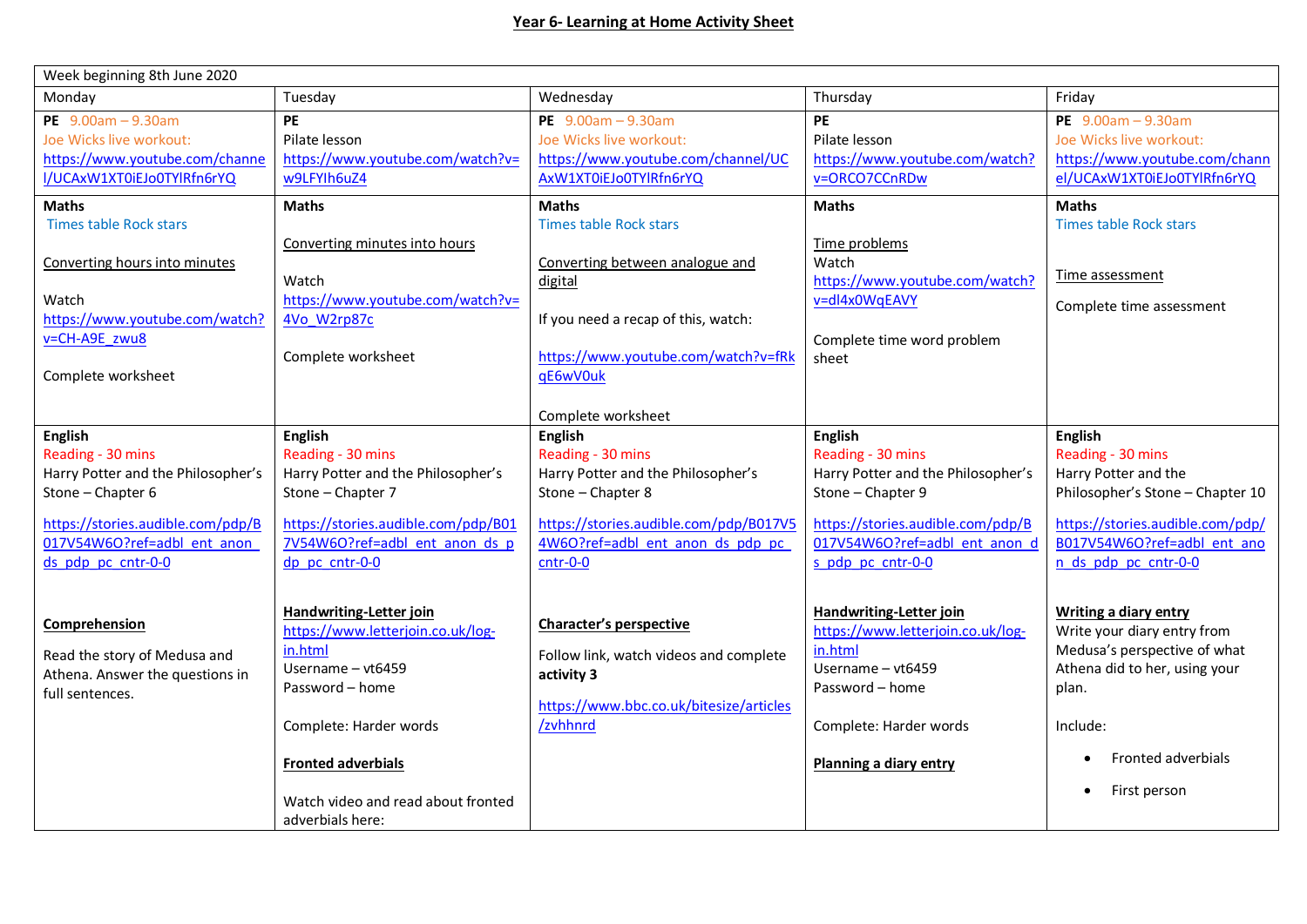## **Year 6- Learning at Home Activity Sheet**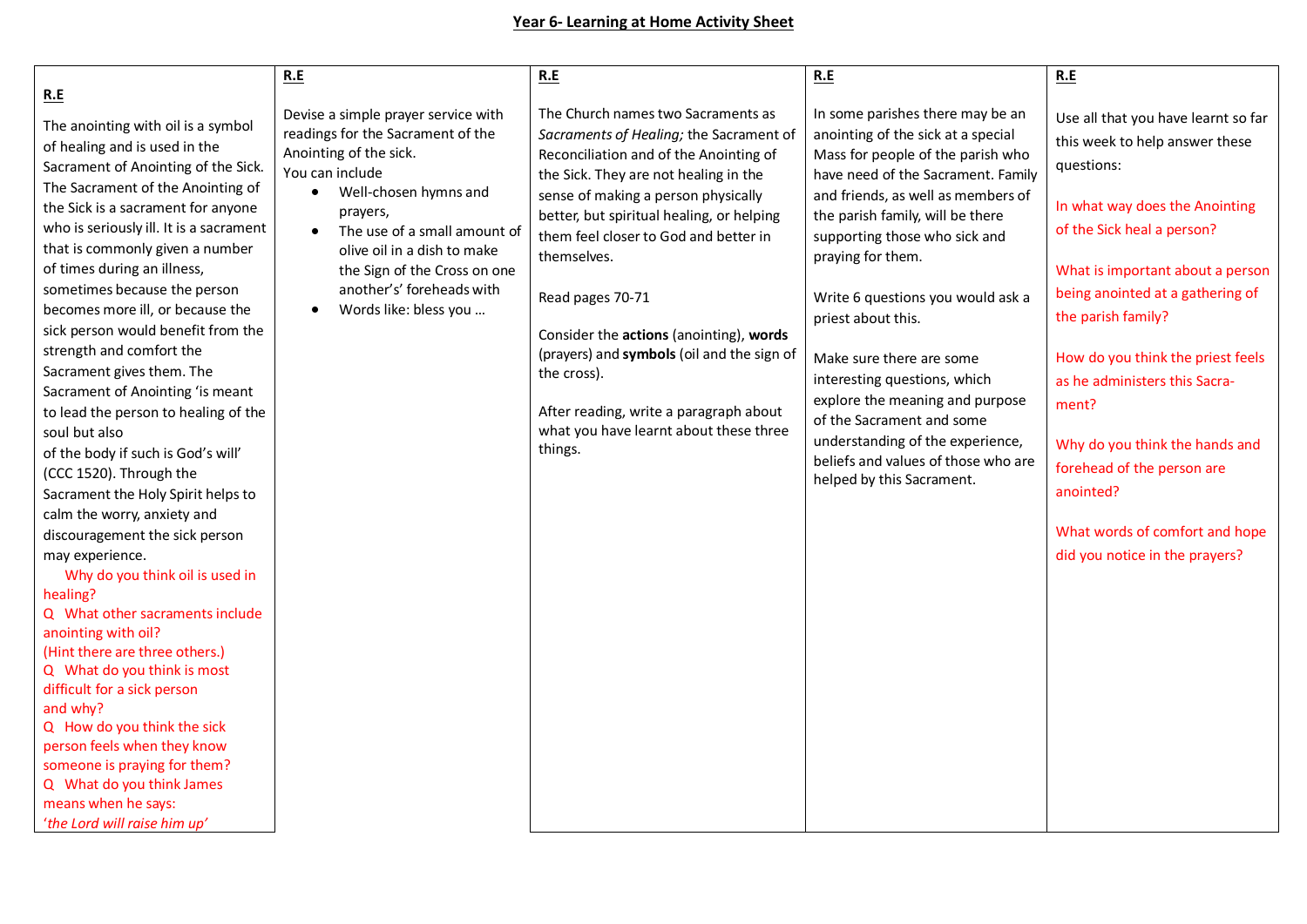## **Year 6- Learning at Home Activity Sheet**

| <b>Science</b>                                                                                                                                                                                                                                                                                                                                                                                                                                                                                                                                                                   | <b>Science</b>                                                                                                                                                                                                                                                                                                   | <b>Science</b>                                                                                                                                                                                                                                                                                                                                                                                              | <b>Science</b>                                                                                                                                                                                                                                                              | <b>Science</b>                                                                                                                                                                                                                                                                                                               |  |  |  |  |
|----------------------------------------------------------------------------------------------------------------------------------------------------------------------------------------------------------------------------------------------------------------------------------------------------------------------------------------------------------------------------------------------------------------------------------------------------------------------------------------------------------------------------------------------------------------------------------|------------------------------------------------------------------------------------------------------------------------------------------------------------------------------------------------------------------------------------------------------------------------------------------------------------------|-------------------------------------------------------------------------------------------------------------------------------------------------------------------------------------------------------------------------------------------------------------------------------------------------------------------------------------------------------------------------------------------------------------|-----------------------------------------------------------------------------------------------------------------------------------------------------------------------------------------------------------------------------------------------------------------------------|------------------------------------------------------------------------------------------------------------------------------------------------------------------------------------------------------------------------------------------------------------------------------------------------------------------------------|--|--|--|--|
| Our lifestyles have an impact on<br>our health. E.g our diet and the<br>amount we exercise.<br>Look up an image on the internet<br>of the Eatwell Plate<br>The Eatwell Plate shows you how<br>much of each type of food group<br>you should have in each meal<br>during the day.<br>Which of these food groups do you<br>think you have the right amount<br>of?<br>Are there any things from your diet<br>that could be better?<br>Think about 3 well balanced meals<br>you could have in one day<br>(breakfast, lunch and dinner), that<br>would fit in with the Eatwell plate. | Answer these questions:<br>What do we mean by the word<br>'healthy'?<br>What does it mean to you?<br>Create a spider diagram of what<br>comes to your head when you think<br>of the word' healthy'.<br>Create a spider diagram of ideas of<br>what comes to your head when you<br>think of the word 'unhealthy'. | People have different diets depending<br>on their beliefs and medical<br>requirements. Some of these are: vegan,<br>vegetarian, pescatarian, gluten-free,<br>lactose-free.<br>Why do you think some people choose<br>to be vegan or vegetarian?<br>Research a pescatarian diet and find out<br>the advantages and disadvantages of<br>this diet.<br>What could a pescatarian be missing<br>from their diet? | A vegan diet contains no meat or<br>dairy products, vegetarian diets<br>have no meat and a pescatarian<br>diet doesn't include meat but does<br>include dairy and fish products.<br>Design 3 meals (breakfast, lunch<br>and dinner) for someone with one<br>of these diets. | Your body needs the vitamins in<br>your food for specific jobs.<br>Research about why we need vit-<br>amins A, B, C and D in our diets<br>and what foods we can find them<br>in.<br>Create a table:<br>What<br>Why do<br>foods is<br>we need<br>it?<br>it found<br>in?<br>Vitamin<br>Vitamin<br>B<br>Vitamin<br>Vitamin<br>D |  |  |  |  |
| You can write and draw these.<br><b>Watch Newsround daily</b><br>https://www.bbc.co.uk/newsround/news/watch_newsround                                                                                                                                                                                                                                                                                                                                                                                                                                                            |                                                                                                                                                                                                                                                                                                                  |                                                                                                                                                                                                                                                                                                                                                                                                             |                                                                                                                                                                                                                                                                             |                                                                                                                                                                                                                                                                                                                              |  |  |  |  |
|                                                                                                                                                                                                                                                                                                                                                                                                                                                                                                                                                                                  |                                                                                                                                                                                                                                                                                                                  |                                                                                                                                                                                                                                                                                                                                                                                                             |                                                                                                                                                                                                                                                                             |                                                                                                                                                                                                                                                                                                                              |  |  |  |  |

Espresso <https://www.discoveryeducation.co.uk/> Login: student23136